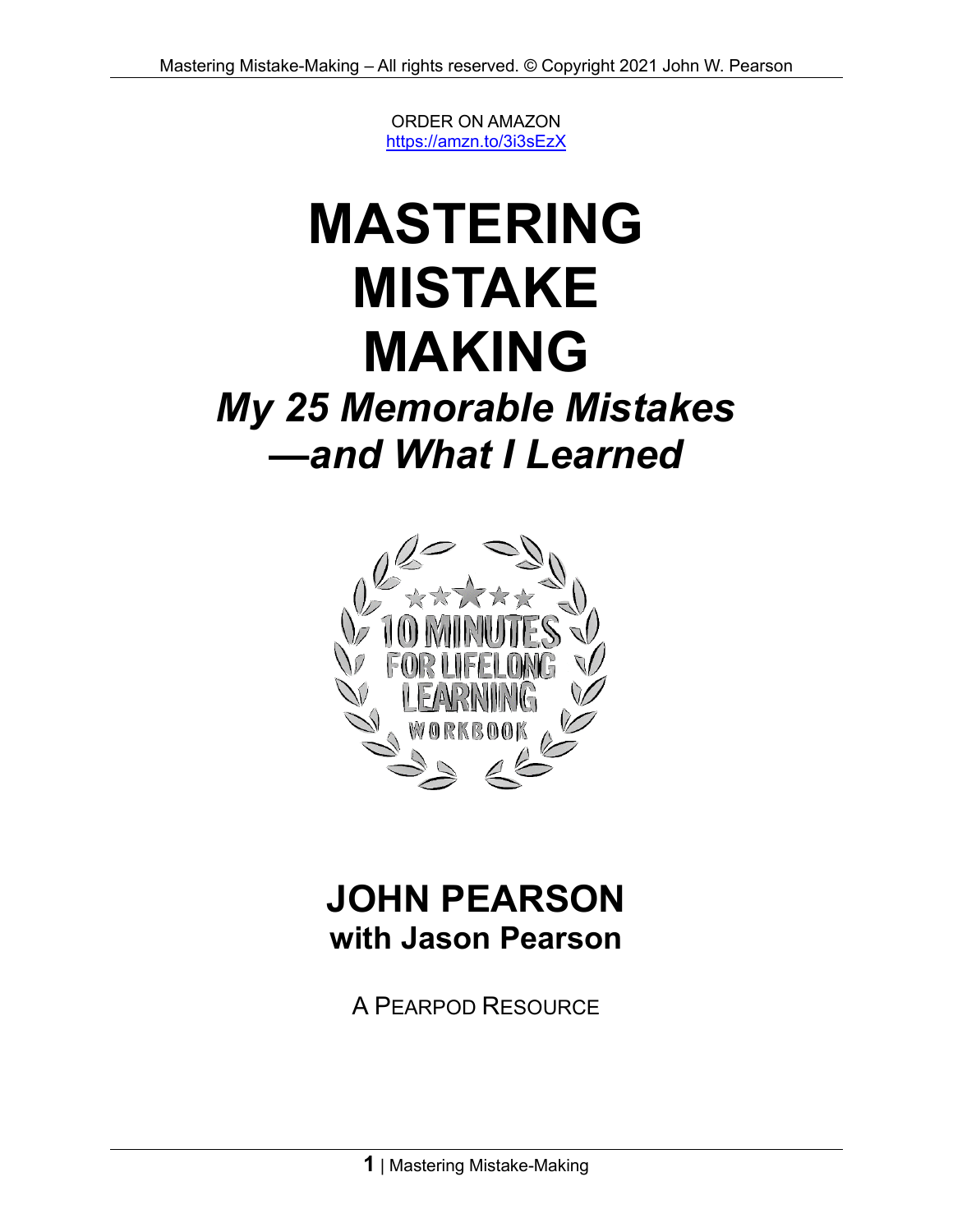# **MASTERING MISTAKE MAKING**

*My 25 Memorable Mistakes—and What I Learned*

10 MINUTES FOR LIFELONG LEARNING WORKBOOK Jason Pearson, *Ideation & Illustrations* John Pearson, *Mistake-Maker*

 $\Rightarrow$  Order copies for every team member at Amazon.com  $\Leftrightarrow$ 

#### **A RESOURCE FROM PEARPOD MEDIA**

branding, digital, print, video **Pearpod.com**

*For more information:*

| <b>PEARPOD MEDIA</b>     |
|--------------------------|
| Jason Pearson            |
| San Clemente, California |
| Office: (949) 212-7681   |
| info@pearpod.com         |
| Pearpod.com              |
|                          |

Unless otherwise indicated, all Scripture quotations are taken from *THE MESSAGE*, copyright © 1993, 2002, 2018 by Eugene H. Peterson. Used by permission of NavPress, represented by Tyndale House Publishers, a Division of Tyndale House Ministries. All rights reserved.

Scripture quotations marked (TLB) are taken from *The Living Bible* copyright © 1971. Used by permission of Tyndale House Publishers, Carol Stream, Illinois 60188. All rights reserved.

**The book reviews** and links to book reviews are from *Your Weekly Staff Meeting* eNewsletter, published and edited by John Pearson. For a complimentary eNews subscription, visit: **ManagementBuckets.com**

Reviews of many of the books mentioned can be located online by searching [book title, John Pearson's Buckets Blog]. Book reviews are posted in the archives at: **Urgentink.typepad.com**

© 2021. John W. Pearson and Jason Pearson. All rights reserved. No part of this publication may be reproduced in any form without written permission from John W. Pearson, except for photocopies within your own organization for your "10 Minutes for Lifelong Learning" segments. Printed in the USA by Kindle Direct Publishing, an Amazon Company.



**NON-DEDICATION.** It would consume 25 pages to thank all of our friends, family, and fellow mistake-makers (*you know who you are!*). So in lieu of a "dedication page," Johnny P. wants to thank **David K.** for enduring endless mistake stories as we tested the efficacy of these chapters while enjoying sociallydistanced Taco Tuesdays at the SC Ranch Market & Food Station during COVID. Coming soon: New Testament Tacos with John Baillie in heaven.

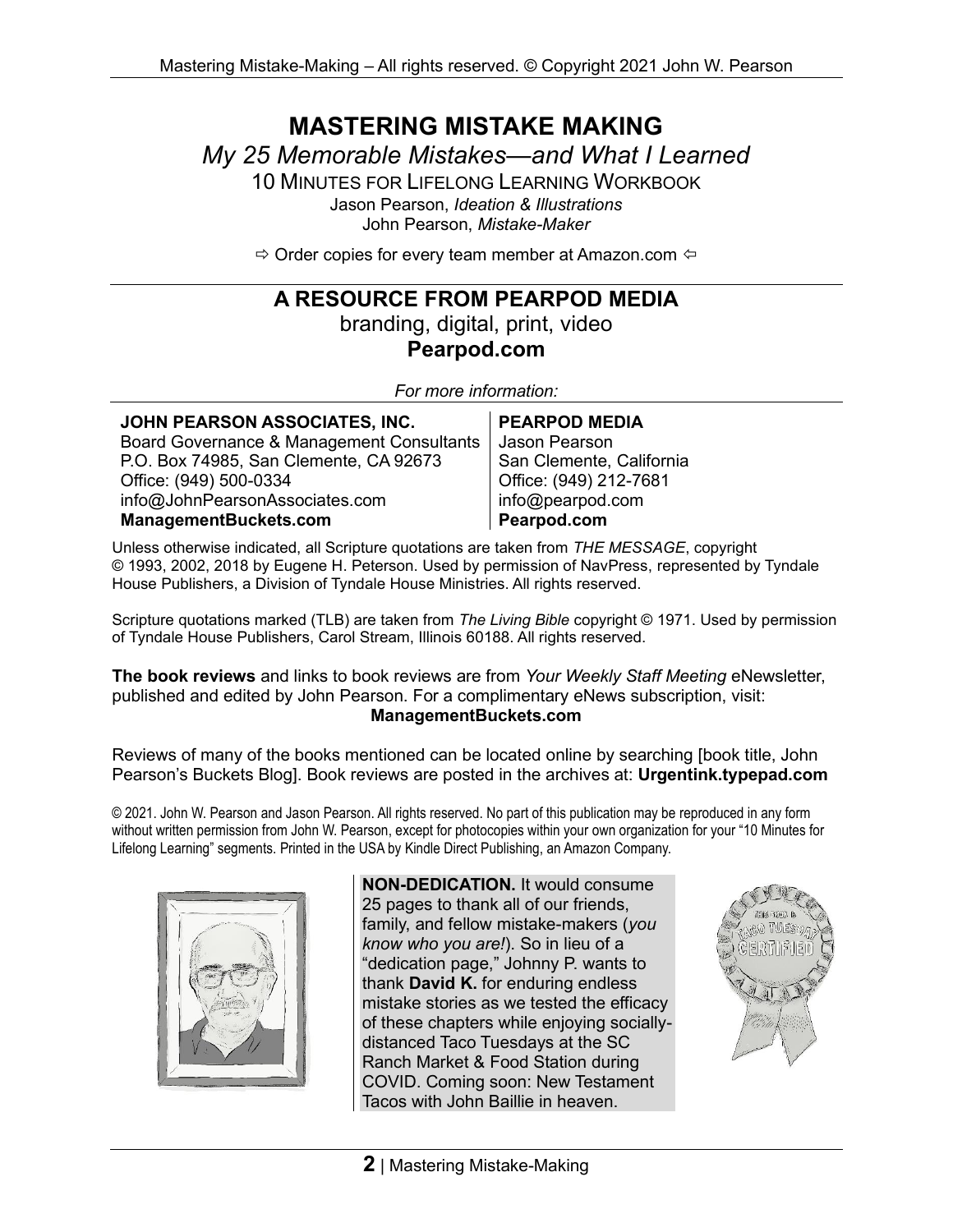### **CONTENTS**

| <b>INTRODUCTION: Q &amp; A With Son &amp; Pearson</b><br>"You made a lot of mistakes, Dad!"                                                                   | $\overline{7}$ |
|---------------------------------------------------------------------------------------------------------------------------------------------------------------|----------------|
| PART 1: READING, LISTENING, AND LEARNING<br><b>FROM THE MISTAKE-MAKING LITERATURE</b>                                                                         |                |
| <b>MISTAKE #1: Neglecting the Mistake-Making Literature</b><br>I needed more practice and more laps in the mistake pool!                                      | 12             |
| <b>MISTAKE #2: ReadingBut Not Learning</b><br>I've always been a reader, but not a lifelong learner.                                                          | 18             |
| MISTAKE #3: Reading Too Narrowly-Stuck in My Lane<br>I should have read a book on "how to read a book" 50 years ago!                                          | 22             |
| <b>MISTAKE #4: Not Learning How to Listen</b><br>Way too late in life, I'm learning "the case for listening."                                                 | 28             |
| <b>PART 2: MAGIC, MEATLOAF, MURPHY, AND MORE MISTAKES</b>                                                                                                     |                |
| <b>MISTAKE #5: Thinking Leadership Is Learned by Magic</b><br>I missed the memo about focusing on results and SMART goals.                                    | 34             |
| <b>MISTAKE #6: Prioritizing Convenience Over Generosity</b><br>I failed to inspire and give permission for the staff to call audibles.                        | 38             |
| <b>MISTAKE #7: Minimizing Murphy's Law</b><br>I was not yet a believer that "If anything can go wrong, it will."                                              | 42             |
| <b>MISTAKE #8: Incessantly Whining About Being Too Busy</b><br>My default conversations were about busyness, not results.                                     | 48             |
| <b>PART 3: WHAT I LEARNED FROM FRANCIS SCHAEFFER,</b><br>CLAYTON CHRISTENSEN, MARGARET THATCHER, AND MALCOLM GLADWELL                                         |                |
| <b>MISTAKE #9: Fibbingto Fit My Fiction</b><br>Francis Schaeffer asked me if I understood his lectures.                                                       | 54             |
| MISTAKE #10: Being "Mr. Nice Guy" vs. "Mr. Truthful Guy"<br>My association leadership years didn't prepare me for consulting.                                 | 58             |
| <b>MISTAKE #11: Traveling Without Preparing</b><br>Now with 59 countries crowding my passport, I realize an empty suitcase is<br>preferable to an empty mind! | 62             |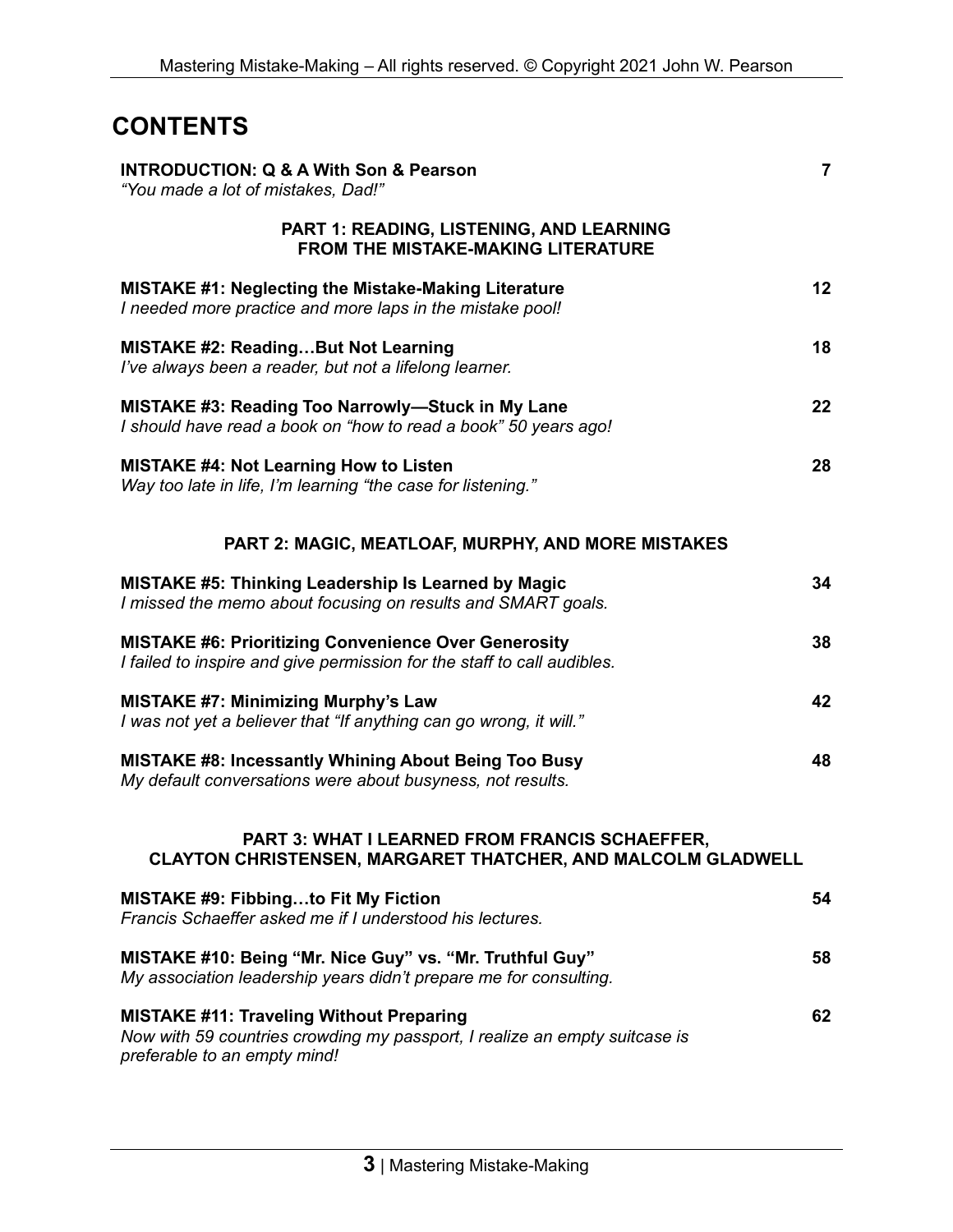#### **PART 4: EVERY LEADER NEEDS A COACH, ESPECIALLY LEADERS WHO ENDORSE COACHING BOOKS!**

| MISTAKE #12: Talking the Coach Talk, But Not Walking It<br>Yikes! I recently learned that I am an Advice Monster!                      | 68  |
|----------------------------------------------------------------------------------------------------------------------------------------|-----|
| MISTAKE #13: Every Leader Needs a Coach-Except Me!<br>I squandered way too many years treading water without a coach.                  | 72  |
| <b>MISTAKE #14: Ignoring My Annoying Workplace Habits</b><br>My "inner compass of correct behavior had gone out of whack."             | 76  |
| <b>MISTAKE #15: Assuming I Was Good at Getting Feedback</b><br>The "sin of niceness" in my nonprofit circles set a very low bar.       | 80  |
| <b>PART 5: THE 3 POWERFUL S's</b><br>SOCIAL STYLES, STRENGTHS, SPIRITUAL GIFTS                                                         |     |
| <b>MISTAKE #16: Disregarding God-Given Gifts and Passion</b><br>Understanding The 3 Powerful S's changed everything!                   | 86  |
| <b>MISTAKE #17: Failing to Leverage My Clients' Strengths</b><br>LOL! My top strength is FOCUS®, but I didn't focus on others!         | 92  |
| <b>MISTAKE #18: Not Understanding My Spiritual Gift Mix</b><br>Once I connected the theology with spiritual gifts-in-action, I got it! | 96  |
| PART 6: GOD MOMENTS, JOANNE'S QUESTION,<br>DORM ROOM EVANGELISM, AND IDOLATRY                                                          |     |
| <b>MISTAKE #19: Experiencing Infrequent God Moments</b><br>The Lord and Jason deliver a stunning 50th anniversary gift!                | 106 |
| MISTAKE #20: Trying to Fix Workaholism on My Own<br>I should have asked a counselor for help much, much sooner.                        | 110 |
| MISTAKE #21: Striving Really Hard to Walk With God<br>I floated yet one more daily plan to embody the fruits of the spirit.            | 114 |
| MISTAKE #22: Checking the Box, But Missing the Message<br>Discipline is important—unless it displaces the purpose.                     | 118 |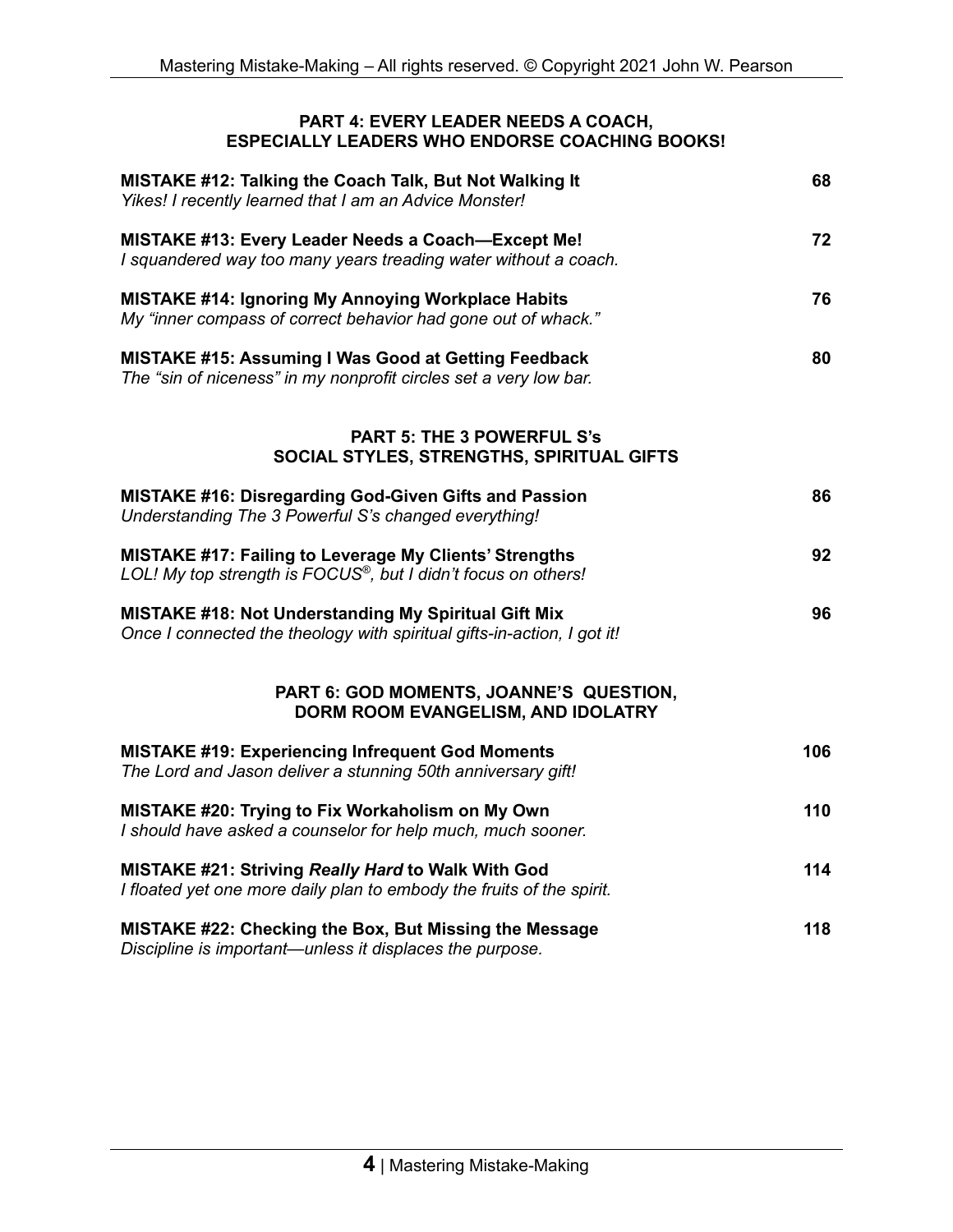#### **PART 7: MY INADEQUATE BAG OF TRICKS, 30 MINUTES OF DEAD AIRTIME, AND 15 MINUTES OF** *PRIDE*

| <b>MISTAKE #23: Being Overconfident in My Bag of Tricks</b><br>Hours later, the knot in my stomach demanded my attention.                  | 124  |
|--------------------------------------------------------------------------------------------------------------------------------------------|------|
| <b>MISTAKE #24: Saying "Yes" Too Often</b><br>A guest host radio gig was too tempting to turn down. Yikes!                                 | 128  |
| MISTAKE #25: Obsessing on My 15 Minutes of Fame<br>God poked me: "John, this isn't about you."                                             | 132  |
| <b>BONUS CHAPTER!</b><br>MISTAKE #26: Do-It-Yourself Mistake-Maker<br>Inspire team members to share what they learned from their mistakes. | 136. |



"He finally had time to learn from his mistakes."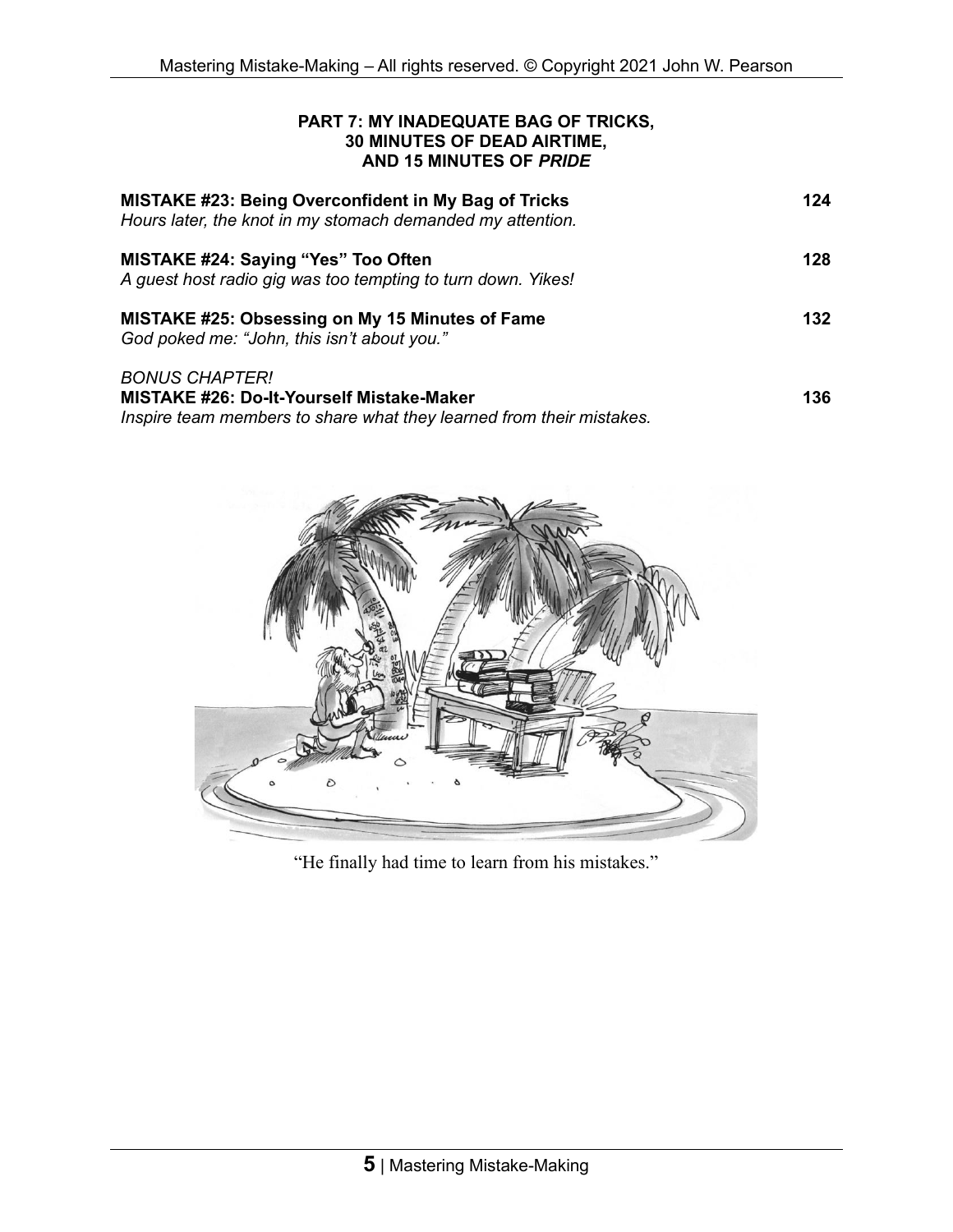### **APPENDIX & RESOURCES**

**Ø More Resources for Lifelong Learning** 

| □ STUDY GUIDE: 5 Ways to Maximize Learning at Your Weekly Staff Meeting<br>25 Lifelong Learning Topics on Mastering Mistake-Making              | 141 |
|-------------------------------------------------------------------------------------------------------------------------------------------------|-----|
| □ BOOK-OF-THE-YEAR HONORS: John Pearson's Top Picks<br>Books Reviewed in Your Weekly Staff Meeting eNews                                        | 143 |
| <b>Q BOOK LISTS:</b> Download John's Three Book Lists (updated annually)                                                                        | 146 |
| <b>Q BOOKS BY JOHN PEARSON:</b> Buckets, Boards, Tools and Templates, and 10<br><b>Marketing Principles</b>                                     | 147 |
| <b>Q BOOKS BY JASON PEARSON:</b> Paintings, Prayer, The Poor, Branding, Buckets,<br>and Story Telling                                           | 148 |
| <b>Q THE 20 MANAGEMENT BUCKETS: Your Lifelong-Learning Filing System</b>                                                                        | 149 |
| JASON PEARSON'S 9/11 JOURNAL: Remembering That Day in NYC<br>Where Is God in This Tragedy? He is very present in the lives of His people.       | 151 |
| <b>Q SPECIAL THANKS TO JOHN'S COACH AND MENTOR: George Duff</b><br>Duff quotes Drucker: "Do second things not at all."                          | 157 |
| <b>D MISTAKING-MAKING LITERATURE: 25 Key Books Referenced in This Book</b>                                                                      | 161 |
| INDEX: The Incomplete List of Authors, Colleagues, John's Friends, and Others<br>Who Inspired John to Learn From His Memorable Mistakes!        | 163 |
| <b>Q ENDNOTES:</b> What's the Guinness World Record for Most Endnotes in a Book<br>Under 200 Pages?                                             | 167 |
| <b>ABOUT THE AUTHORS</b><br>Jason Pearson, Ideator & Illustrator<br>John Pearson, Mistake-Maker                                                 | 179 |
| □ TIMELINE: Where Was John Serving When He Made All Those Mistakes?<br>And why did every ministry (except one) change its name after John left? | 181 |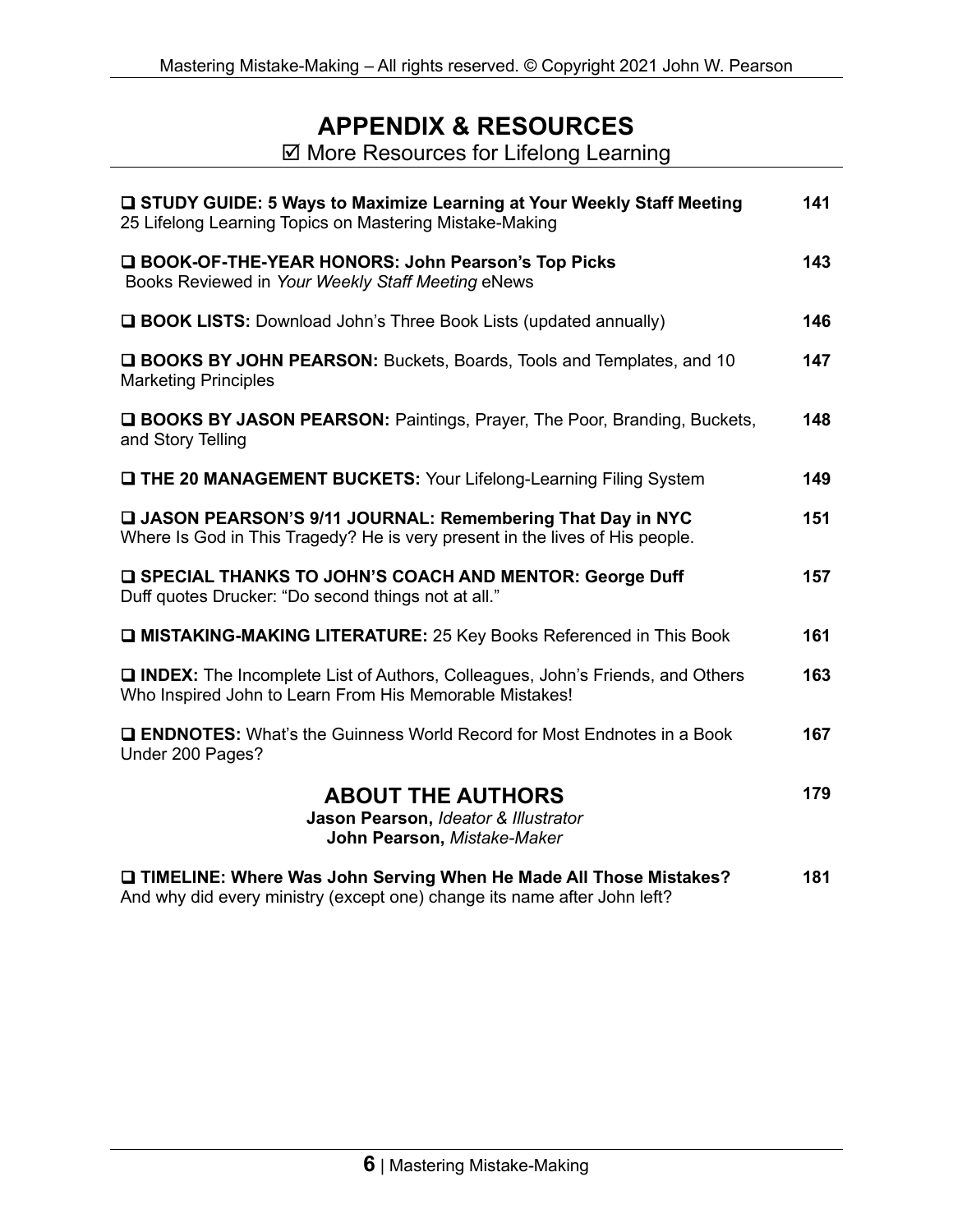### **INTRODUCTION: Q & A With Son & Pearson**

*"You made a lot of mistakes, Dad!"*

**Jason:** So, Dad…you wrote a book during the COVID marathon. Way to go, but how are you coming on cleaning out the garage?

**John:** LOL. The garage is my next project. But, yes, this book project was an excellent distraction from the COVID news. And—wow—I've learned so much about mistake-making.

**Jason:** I noticed. And—wow—back at you…you've made a lot of mistakes in your career! I've made my mistakes too—but I missed the memo about highlighting them in a book! And why only 25 chapters? Are you saving the best mistakes for your next book?

**John:** Bingo! Several friends (*actually, former friends*) have suggested this book should have at least 200 chapters for my Top-200 mistakes. *They're probably right.* As you know, your Mom (aka Joanne) was my cheerleader for this book. She also believes that leaders are readers and kept asking me if every chapter truly connected the dots between the mistake and a book.

**Jason:** Explain that. Is that the big idea in the book?

**John:** Yes. Every chapter (mistake) follows these three bumper sticker points:

- ❑ 1) Here's a mistake I made in my leadership and management years.
- ❑ 2) If I had only read a book on that topic, maybe I could have avoided the mistake.
- ❑ 3) Here's what I learned from that mistake. (You can read the book and avoid this mistake.)

**Jason:** *Come on, man!* It can't be that easy! Just read a book—and you'll avoid a mistake?

**John:** Nothing's easy, Jason, as you already know. You and Melinda are the parents of five, including four teenagers. (As I often say in this book, "Yikes!" Four teenagers!) But, the mistakemaking literature is crammed with insights, examples, and very specific leadership wisdom that can be immediately applied.

**Jason:** I've often wondered...since I was your only child, did that made life easier for you and Mom? (I'd prefer you *not* comment!) Give readers a specific example of a mistake you made and what you learned from a book later in life.

**John:** Easy! I thought I was above average when coaching others, but in 2016 (way too late in life), I attended a seminar and learned that I was an "advice monster!" Read Mistake #12 to learn how the "AWE Question" (And What Else?) will dramatically change your coaching style. The presenter wrote two books and I named *The Advice Trap* my pick for 2020 book-of-the-year. And, by the way, your idea to create sketches of the 25 authors? Brilliant and nicely done.

**Jason:** Thanks. As you know, my distraction from COVID many evenings was to sketch portraits of interesting people and then post them on Instagram. Now in 2021, your request for 25 sketches pushed me past 400 portraits. (The invoice is in the mail.)

**John:** I love 'em. (The check's in the mail.) Our readers will enjoy seeing your gallery at https://www.instagram.com/pearpodsketchbook/.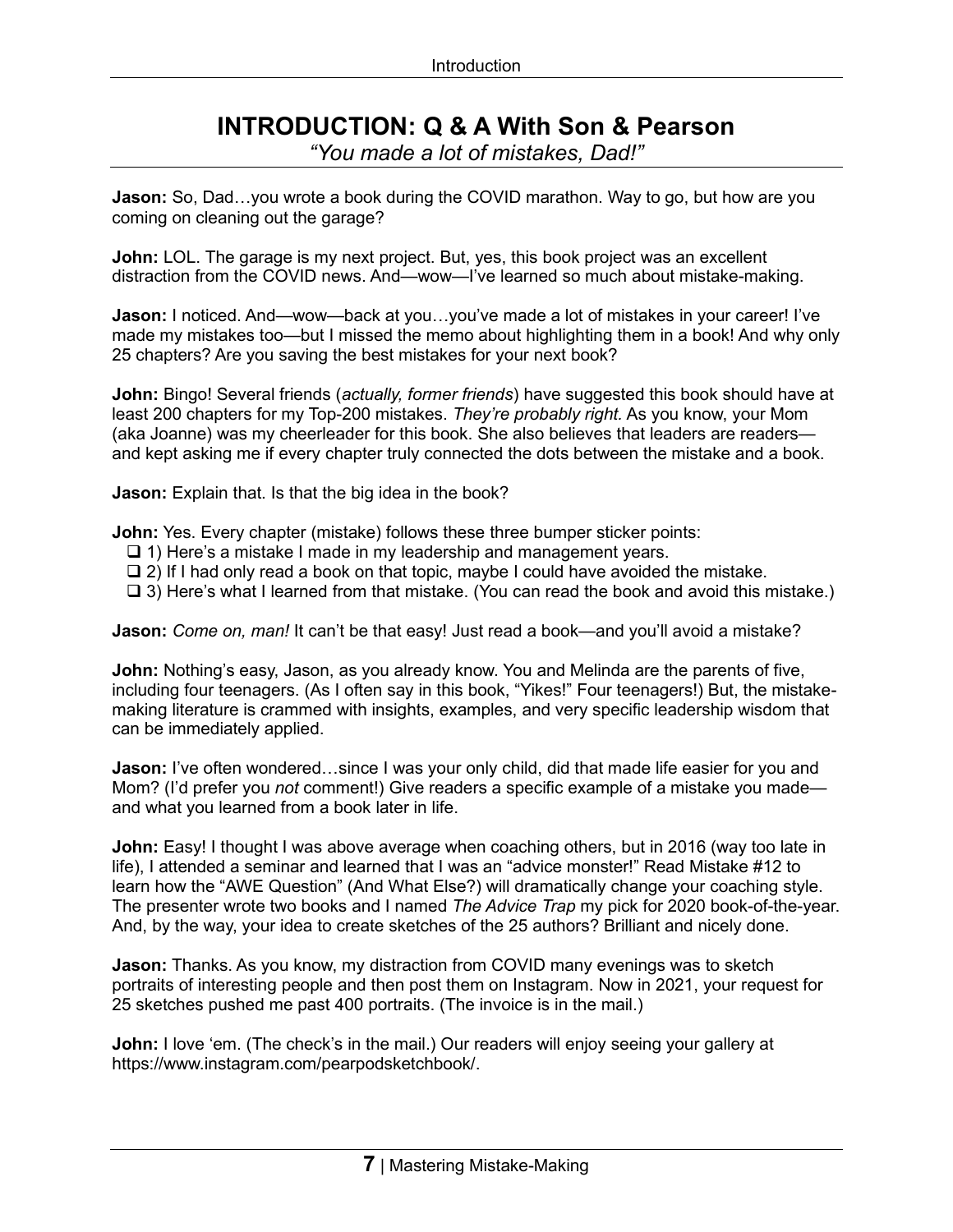**Jason:** I'll race you to 500, OK? As of press time, you've reviewed 475 books in *Your Weekly Staff Meeting* eNews, and I've sketched over 400 portraits. Winner gets a Starbucks card.

**John:** You're on. I think we've both discovered something about our strengths and styles and what feeds our souls. I write about that in Part 5, "The 3 Powerful S's: Social Styles, Strengths, and Spiritual Gifts." I'm a reader and you're a listener. I wish I had understood that distinction even in my 20s.

**Jason:** You mention spiritual gifts. Did you target this book specifically to Christ-followers or people of faith? Will seekers and non-believers also find it helpful?

**John:** Great question. Oops. (I just made another mistake!) I read an article last year, "That's a Great Question," that said you should never "grade" a question—because then when you don't say "Great question" to the next question, the asker will wonder if it was a bad question! You can also "listen" to the article. Apparently those audio articles are now called "podcasts"?<sup>1</sup>

Anyway, yes—the book is written specifically for Christ-followers—especially those who are CEOs, pastors, senior leaders, managers, and board members of nonprofit Christian organizations, associations, denominations, and churches. When I wrote *Mastering the Management Buckets*, I mansplained why there was no "Jesus Bucket." My view: there should never be a stand-alone "spiritual" category or competency that is unrelated to our real work and our daily lives. Ditto for this mistakes book. Hopefully, the integration of good leadership and good theology will inspire our readers. I believe what the Bible teaches is immensely relevant to Wall Street, Madison Avenue, Silicon Valley, and Wuhan—and that these leadership truths can be helpful to all leaders and managers.

"The worst mistake is to have the best ladder and the wrong wall."<sup>2</sup> (Donald Rumsfeld)

**Jason:** Is there one mistake or one chapter that is your favorite—a must-read?

**John:** That's like asking you and Melinda if you have a favorite child! When I facilitated my twoday Management Buckets workshops—covering the 20 core competencies—I'd introduce each bucket with this: "Now…THIS bucket is the most important bucket!" (Always good for a laugh.) I'd then explain the four levels of competencies and why leadership is a team discipline. No one leader (including me) is highly competent in all 20 buckets. But you must make an honest assessment of yourself and your team. So after reading each mistake chapter, I'd encourage leaders and teams to self-assess based on these four levels:

- ❑ Level 1: I don't know what I don't know.
- ❑ Level 2: I know what I don't know.
- ❑ Level 3: I have an action plan to address what I know I don't know.
- ❑ Level 4: I am knowledgeable and effective in this core competency and can mentor others.<sup>3</sup>

I think Mistake #19 might be my favorite chapter. You'll remember the story because you, Melinda, and our five precious grandchildren joined us at Proud Mary's restaurant for our 50<sup>th</sup> wedding anniversary breakfast in 2019. That was not a mistake. But the "God moment" we experienced that morning reminded me when I wrote that chapter—that my pace of life, over the years, often precluded the opportunity to experience far more God moments. I hope this will *arrest* the attention of every person who reads this book.

**Jason:** I remember that morning. And I fondly remember the day that Ken Taylor personally wrote that Bible verse in my 10<sup>th</sup> anniversary copy of *The Living Bible*. You've spotlighted some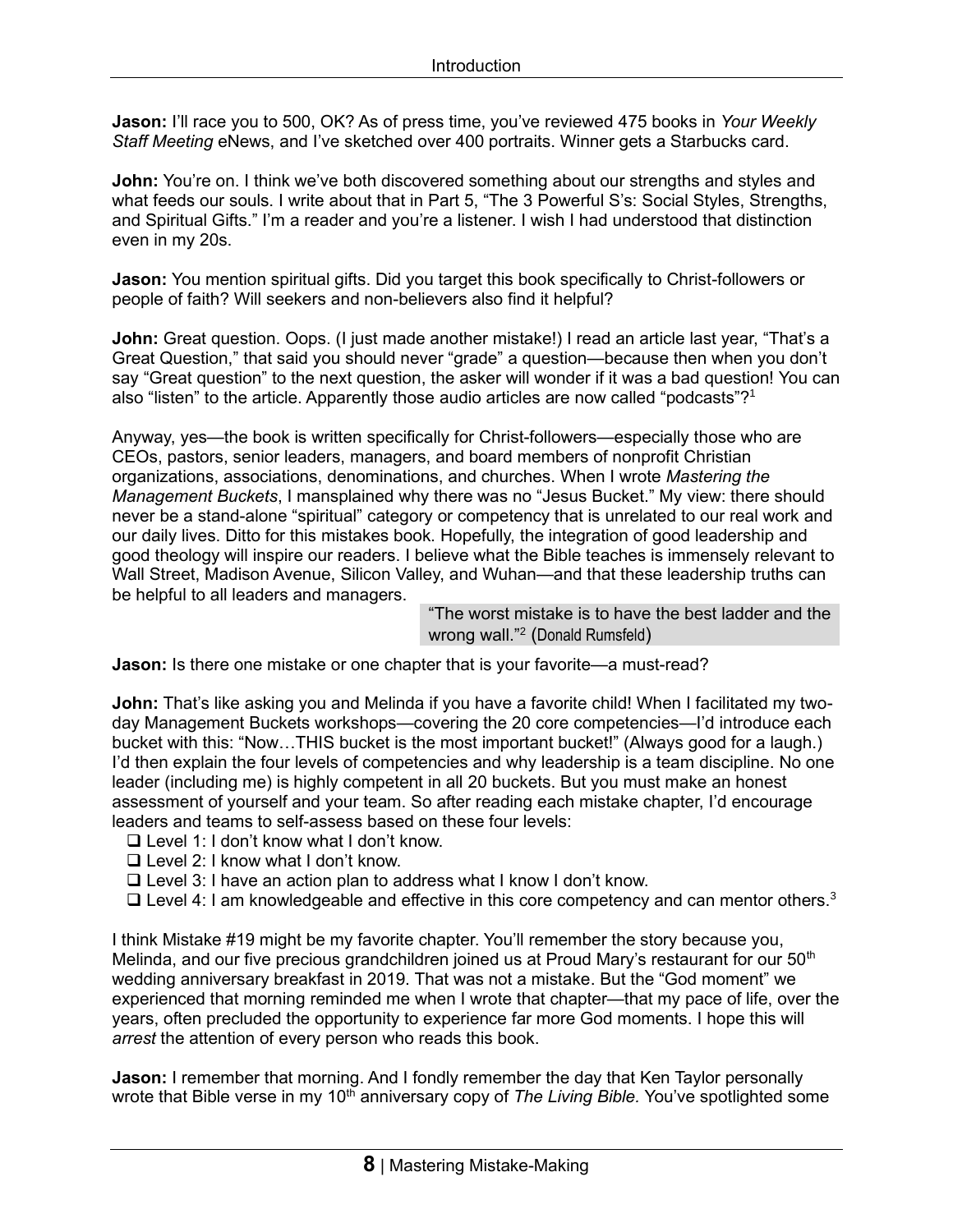amazing women and men as authors of your must-read books. While you highlighted 25 books and authors, I noticed you snuck in dozens of other book titles as you journeyed through your 25 mistakes. Why so many books?

**John:** Your question reminds me of a book I recommend in Mistake #3, *The Little Guide to Your Well-Read Life*. (I should have read a book on "how to read a book" 50 years ago. I finally read it in 2020.) Why do I spotlight so many books? Gen. Jim Mattis is very convicting on this topic. He writes, "If you haven't read hundreds of books, learning from others who went before you, you are functionally illiterate—you can't coach and you can't lead."<sup>4</sup>

And author Steve Leveen wisely adds this, "Do not set out to live *a* well-read life but rather *your* well-read life. No one can be well-read using someone else's reading list."<sup>5</sup> So you'll note that there's a box to check at the end of each chapter—and I'm suggesting you check only five boxes in the book: " $\boxtimes$  This is a Top-5 Insight for me."

**Jason:** I remember you've always quoted Peter Drucker: "If you have more than five goals, you have none." So you're suggesting that each reader selects just five mistakes to focus on—and then do a deep dive on those, right?

**John:** Right. At a minimum, I hope each person who reads this book will also read at least one recommended book; and perhaps five books over the next 12 months. Over-achievers can read 25 or more books.

> "Never lend books, for no one ever returns them; the only books I have in my library are books that other folk have lent me."<sup>6</sup> (Anatole France)

**Jason:** You're calling this a mistake *workbook*. Why the "workbook" concept?

**John:** Many pastors and leaders affirm that life change happens best in small groups. I'm a big fan of weekly staff meetings. (But warning—nor *boring* weekly staff meetings). Every issue of my eNews, *Your Weekly Staff Meeting*, includes two questions for discussion on key leadership and management topics. So to be sure readers engage in learning about effective mistakemaking, every chapter includes three questions for a "10 Minutes for Lifelong Learning With Your Team" segment at your weekly staff meeting or department meeting. Each chapter also includes three personal application options.

**Jason:** I remember the axiom from Henrietta Mears, the founder of Gospel Light. "A teacher has not taught until the student has learned." (You'll remember I did a summer internship at Gospel Light/Regal Books during my college days.) So, I'm guessing you would encourage a team to buy multiple copies of this mistakes workbook—and rotate the facilitating duties every week. That way at least the week's leader has gone deep into the mistake topic, right?

**John:** Exactly. (And for the record, asking leaders to buy multiple copies of the book has nothing to do with our sales goals.)

**Jason:** I've noticed that you repeat some themes across multiple chapters. Senior moment? Did you forget that you mentioned a book or idea previously? Or is the repetition intentional?

**John:** Probably a senior moment. *Ha ha!* But I'm guessing that few leaders will read this book in one sitting—and so, yes, I intentionally repeated several themes. I learned that principle in the persuasion book by Trey Gowdy. He talks about advertising's "Rule of Seven" (effective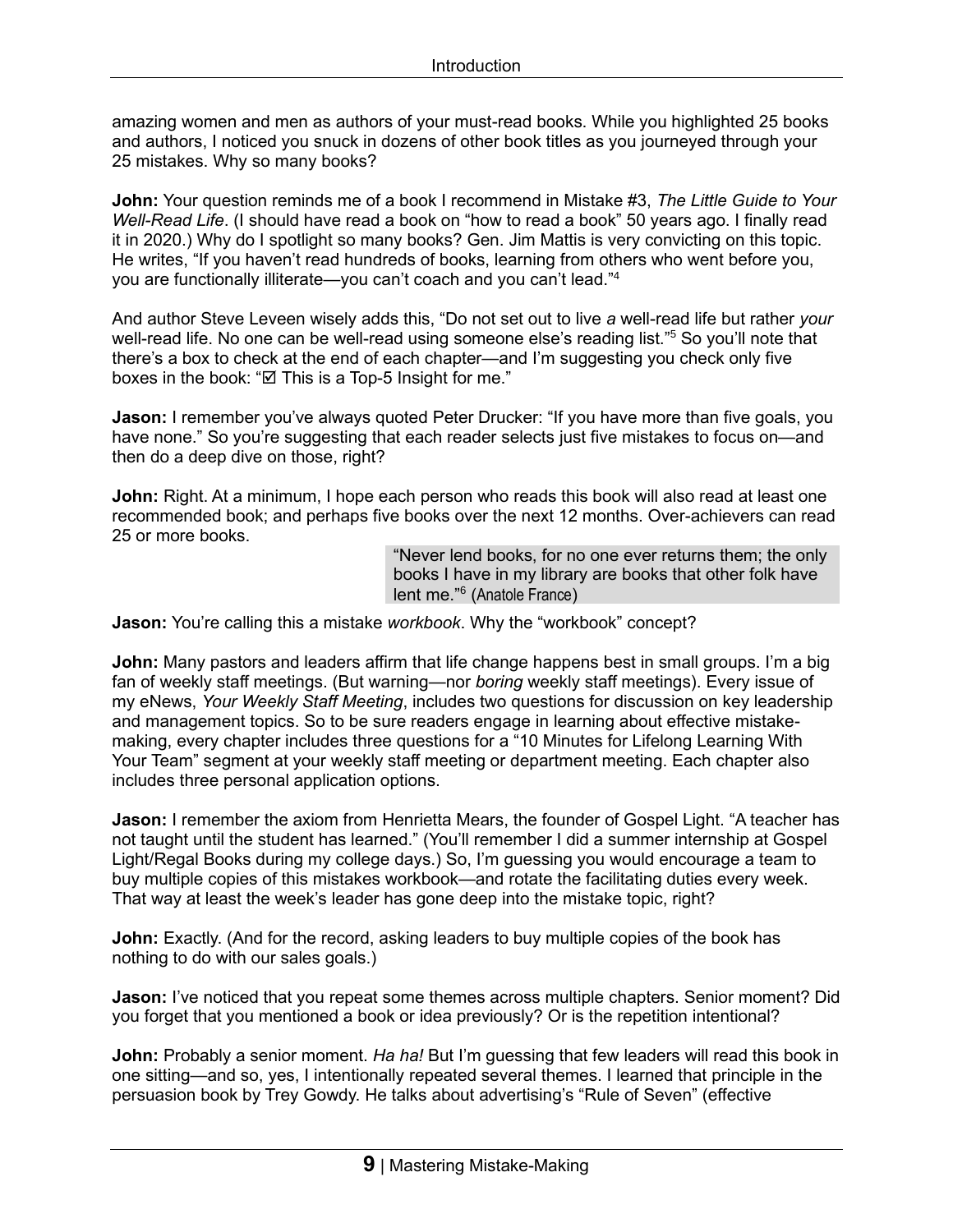frequency) in his brilliant chapter, "Repetition, Repetition, Repetition."<sup>7</sup> As you'll recall, I named two "books-of-the-year" for 2020, including Gowdy's gem, *Doesn't Hurt to Ask: Using the Power of Questions to Communicate, Connect, and Persuade*.

**Jason:** I'm a listener (not a reader), as you know—so I did listen to that helpful book. I'm now making fewer mistakes by using better persuasion techniques with our five kids! And, by the way, Gowdy's book has some hilarious courtroom scenes. And as a person of faith, he confesses to occasionally using a few "non-church" words!

Dad, can I give you some feedback (per Mistake #15)? In the back of the book, the "Endnotes" section is almost as long as the book! Is this the *War and Peace* of endnotes?

**John:** Funny that you should mention that! I just ordered the book, *Guinness World Records 2021*, to determine what the "World's Record for Most Endnotes in a Book Under 200 Pages" might be. Along that rabbit hole, I discovered a fascinating article on reading-related world records. You can check out the endnote here. $8$  (So...you see how helpful endnotes are?) Are we about done here? No one reads these "Introduction" pages anyway. Any more questions?

#### **Jason:** "And what else?"

**John:** Great question! (Oops.) In my lifelong learning journey during COVID, I was surprised shocked, actually—how often my reading and researching opened my eyes to the mistakemaking literature. I missed so much. It reminded me of the time I wrote the "Delegation Bucket" chapter in the *Buckets* book. I literally had to get on my knees and confess that I failed to understand—back then—the spiritual issues at the root of effective and ineffective delegation.

I had similar epiphanies when researching the mistake-making literature. There is this intangible holy act of committing your convictions into writing and into a book. I prayed more for wisdom and discernment. My hope is that these pages might be transformational for many leaders.

**Jason:** Great answer. (Oops!). This has been a fun project to work on with you—almost as much fun as the time you wrote the *Faith-Based Leader's Guide to Rocky Balboa* when I was creating promo pieces for Sylvester Stallone's film! I, too, am praying for this mistake book.

**John:** Amen. You might remember when growing up that we noticed how the Lord had gifted you with very creative communication skills and competencies. I wondered if we would ever launch a company and call it, "Pearson & Son." Your branding savvy immediately kicked in with your preferred name for our venture, "Son & Pearson." LOL!

**Jason:** Speaking of names, I noticed your timeline in the Appendix and your note that every organization (except one) where you previously served has changed its name. *What's with that?*

**John:** I prefer to think of those organizational name changes as thoughtful responses to the market and customer base—not as a result of the former CEO's mistakes! That's an interesting topic, perhaps, for a future mistake book!

**Jason:** Last question: Was it a mistake to write this book?

**John:** Probably!